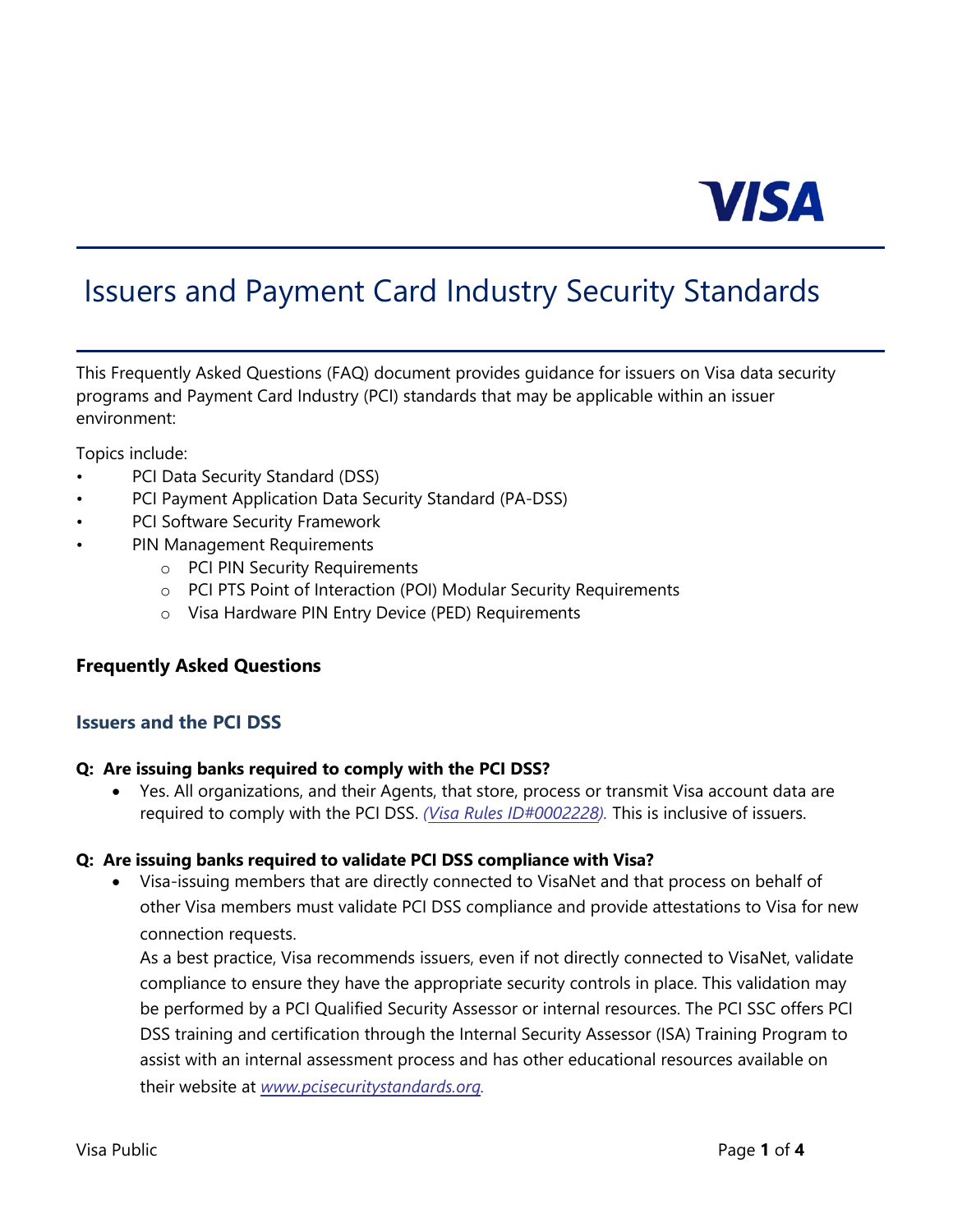# **Q: Are third party processors and agents required to comply with the PCI DSS?**

• Yes. All third party processors and agents that provide payment-related services to Visa clients (issuers and acquirers) must annually validate PCI DSS compliance and provide attestations to Visa. Visa clients, including issuers, must register their third-party processors and agents with Visa and provide the necessary oversight to ensure these third parties adhere to the requirements of *[Visa Third Party Agent Program](https://usa.visa.com/partner-with-us/info-for-partners/info-for-service-providers.html)*.

# **Q: Can issuing banks be PCI DSS compliant if they store sensitive authentication data (SAD)?**

• Yes. PCI SSC provides guidance that clarifies that companies that perform, facilitate or support payment card issuing services are permitted to store SAD, **if there is a legitimate business need to store such data.**

# **Q: Which of the PCI DSS requirements pertain to ATM vendors, ATM owners and ATM processors?**

• Regarding ATM provisioning or ATM servicing, there are many different service option configurations and managed services; each case may have a unique configuration. For each entity that deploys, services or provisions ATMs, Visa recommends contracting with an approved PCI Security Standards Council (SSC) Qualified Security Assessor (QSA) to determine the applicability of the PCI DSS requirements to the defined in-scope environment.

# **Q: Are ATMs within the scope of the PCI DSS?**

• Yes. PCI DSS applies to any entity that stores, processes or transmits cardholder data. The ATM network and the physical environment in which it resides must also comply with the PCI DSS. It is critical to ensure that access to the ATM processing environment is protected to guard against ATM Cashout-type attacks.

# **Q: Can ATMs be PCI DSS compliant if those ATMs store sensitive authentication data (SAD)?**

• SAD may only be retained if it is stored securely, in accordance with the PCI DSS, and if there is a legitimate business reason to do so. It is recommended that financial institutions that have managed ATM application logs that store sensitive authentication data work with their managed service provider to ensure that sensitive cardholder data is protected throughout its life cycle (which may include research and resolution activities), and that technologies such as data field encryption or tokenization are used.

## **Q: For Visa's PCI DSS compliance validation requirements, are banks that acquire ATM transactions (i.e., cash disbursements only) considered to be merchants?**

• In accordance with Visa-defined merchant<sup>[1](#page-1-0)</sup> PCI DSS compliance validation levels, a bank that acquires ATM transactions (i.e., cash disbursements only) **is not** considered to be a merchant. However, a bank offering product sales (e.g., postage stamps) via an ATM **is** considered to be a merchant, and all such transactions acquired by all participating ATMs must be aggregated to determine the merchant level and any validation requirements.

Banks must ensure that their merchants comply with Visa's Account Information Security (AIS)

<span id="page-1-0"></span>Visa Public Page **2** of **4**  $1$  A "merchant" is any business entity that accepts Visa payment cards as a form of payment for goods or services rendered.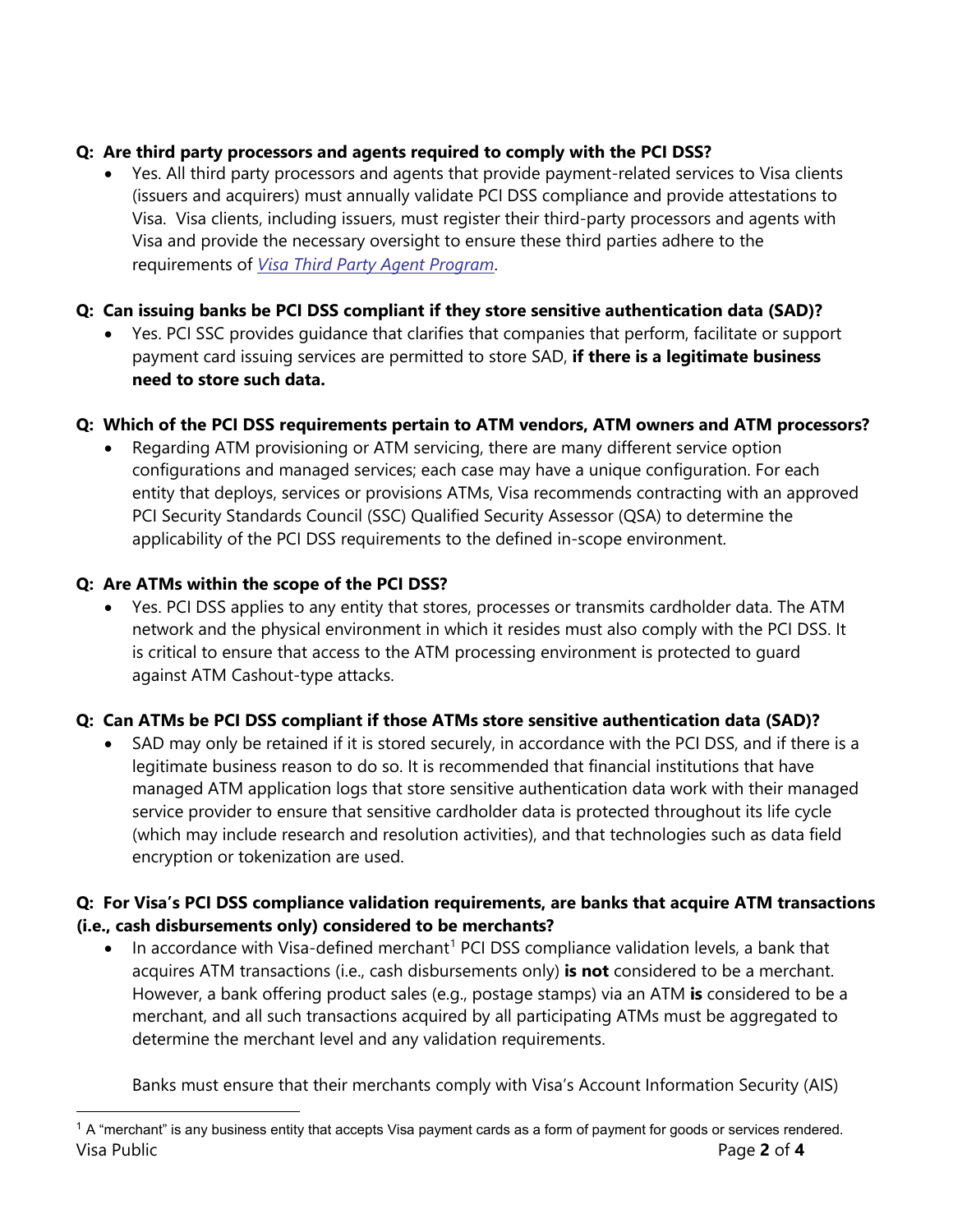program and validate at the appropriate merchant level.

#### **Q: For Visa's PCI DSS compliance validation requirements, are issuing banks with branches that process cash advances considered to be merchants?**

• In accordance with Visa-defined merchant PCI DSS compliance validation levels, banks that process cash advances **are not** considered to be merchants. Banks must ensure that cash advance transactions are properly coded in accordance with Visa Rules.

#### **Q: For Visa's PCI DSS compliance validation requirements, are issuing banks that accept payment cards for products or services (such as account fees or mortgage payments) considered to be merchants?**

• In accordance with Visa-defined merchant PCI DSS compliance validation levels, bank branches that accept Visa- or Interlink-branded cards as payment for products or services are considered to be merchants. All such transactions acquired by participating bank branches must be aggregated to determine the merchant level and any validation requirements.

Additionally, if a branch accepts Interlink (PIN required), the bank must comply with the Visa PIN Security Program.

## **Issuers and the PA-DSS / Software Security Framework (SSF)**

#### **Q: Are ATMs within the scope of the PA-DSS?**

• The PA-DSS applies to payment applications that store, process or transmit cardholder data as part of authorization or settlement. As a best practice, ATM core processing applications should adhere to the PA-DSS.

Some ATM vendors have included PA-DSS approved applications on the *[List of Validated](https://www.pcisecuritystandards.org/approved_companies_providers/vpa_agreement.php) [Payment Applications](https://www.pcisecuritystandards.org/approved_companies_providers/vpa_agreement.php)*. To further protect the ATM environment, members are encouraged to work with vendors to purchase and install PA-DSS validated applications only.

**Note:** *Existing PA-DSS payment applications will eventually be replaced by the application and the validation programs within the PCI Software Security Framework (SSF). Acceptance of new PA-DSS application validations will continue until June 30, 2021, and all PA-DSS validated payment applications will remain current and continue to be governed under the PA-DSS program until the expiry date for those applications is reached (October 2022 for payment applications validated to PA-DSS v3.2).*

## **Issuers and PIN Security**

## **Q: Are issuing banks with Visa / Plus-accepting ATMs required to comply with the PIN Management Requirements Documents?**

• Yes, compliance with the PCI PIN Security Requirements is required of all Visa / Plus members that acquire interchange PIN-based transactions (including any ATM that is owned or branded by the financial institution that accepts Visa or Plus products regardless of the vendor,